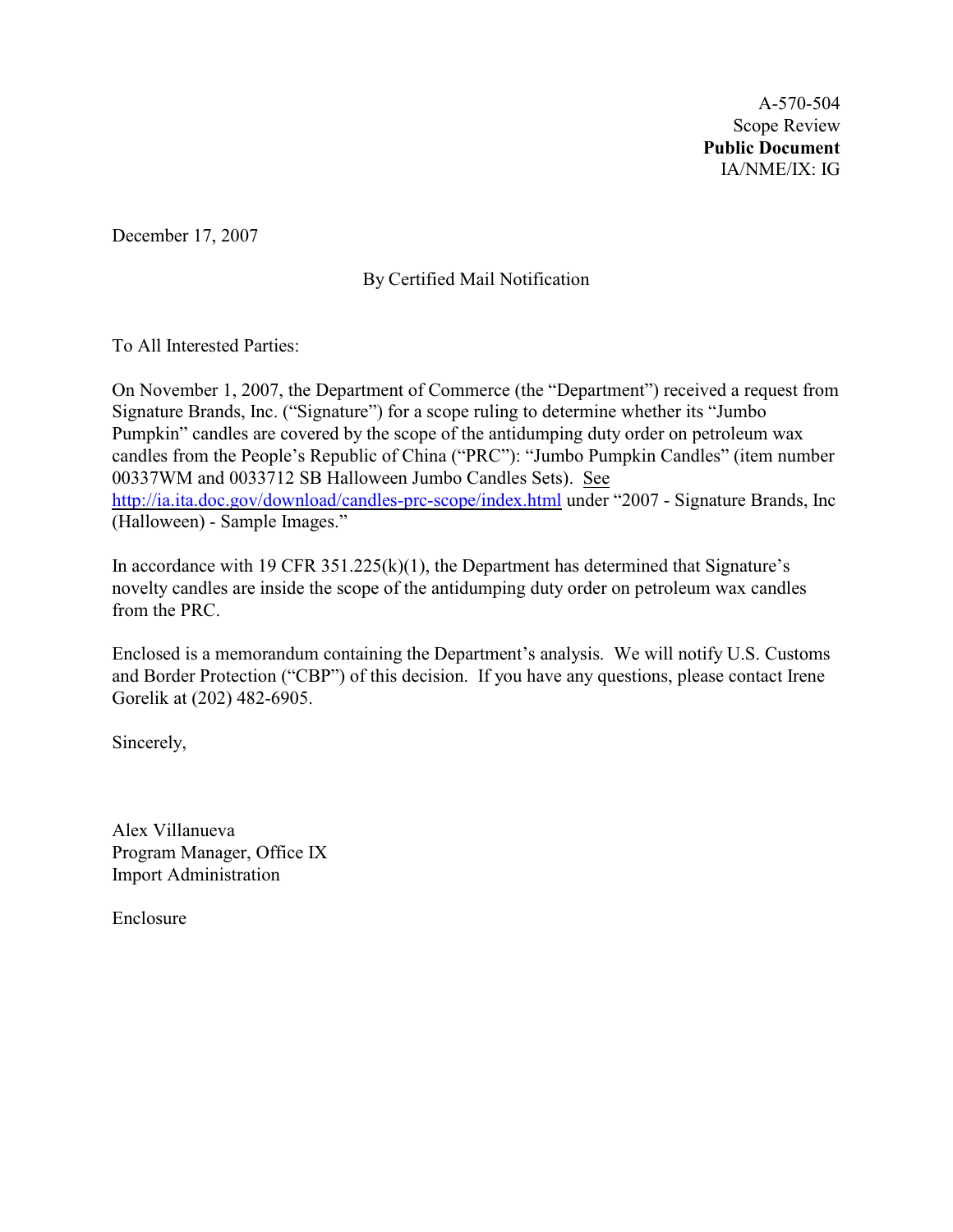A-570-504 Scope Review **Public Document** IA/NME/IX: IG

| <b>MEMORANDUM FOR:</b> | Stephen J. Claeys<br><b>Deputy Assistant Secretary</b><br>for Import Administration                                                  |
|------------------------|--------------------------------------------------------------------------------------------------------------------------------------|
| FROM:                  | James C. Doyle<br>Director, Office 9<br><b>Import Administration</b>                                                                 |
| <b>SUBJECT:</b>        | Antidumping Duty Order on Petroleum Wax Candles From the<br>People's Republic of China: Final Scope Ruling, Signature Brands<br>Inc. |

#### **Summary**

On November 1, 2007, the Department of Commerce (the "Department") received a request from Signature Brands Inc. ("Signature") for a scope ruling to determine whether its "Jumbo Pumpkin" candles are included within the scope of the antidumping duty order on petroleum wax candles from the People's Republic of China ("PRC"). See Antidumping Duty Order: Petroleum Wax Candles from the People's Republic of China, 51 FR 30686 (August 28, 1986) ("Order"). In accordance with 19 CFR  $351.225(k)(1)$ , the Department finds that Signature's novelty candles are within the scope of the Order.<sup>1</sup>

### **Background**

On November 1, 2007, the Department received a letter from Signature requesting a scope ruling on its "Jumbo Pumpkin" candles. The National Candle Association ("NCA") submitted comments on November 27, 2007. On November 29, 2007, the Department extended the scope determination date by fourteen days, from December 17, 2007, to December 31, 2007. On December 7, 2007, Signature submitted rebuttal comments to NCA's comments dated November 27, 2007. On December 13, 2007, NCA submitted additional rebuttal comments.

### **Product Descriptions**

Signature described its "Jumbo Pumpkin" candles as petroleum wax candles with a cotton fiber wick, classifiable under Harmonized Tariff Schedule of the United States subheading 3406.00.0000. Signature stated that "Jumbo Pumpkin" candles (item number 00337WM and 0033712 SB Halloween Jumbo Candle Sets) consist of a "Jack-o-lantern," and "Black Cat" candles (a pair of candles) which are shaped in the form of conical rounded forms, 2.375 inches

 $1$  The Department has developed an internet website that allows interested parties to access prior scope determinations regarding the Order. This website lists all scope determinations from 1991 to the present. It can be accessed at [http://ia.ita.doc.gov/download/candles-prc-scope/index,](http://ia.ita.doc.gov/download/candles-prc-scope/,) and is updated periodically to include newly issued scope determinations.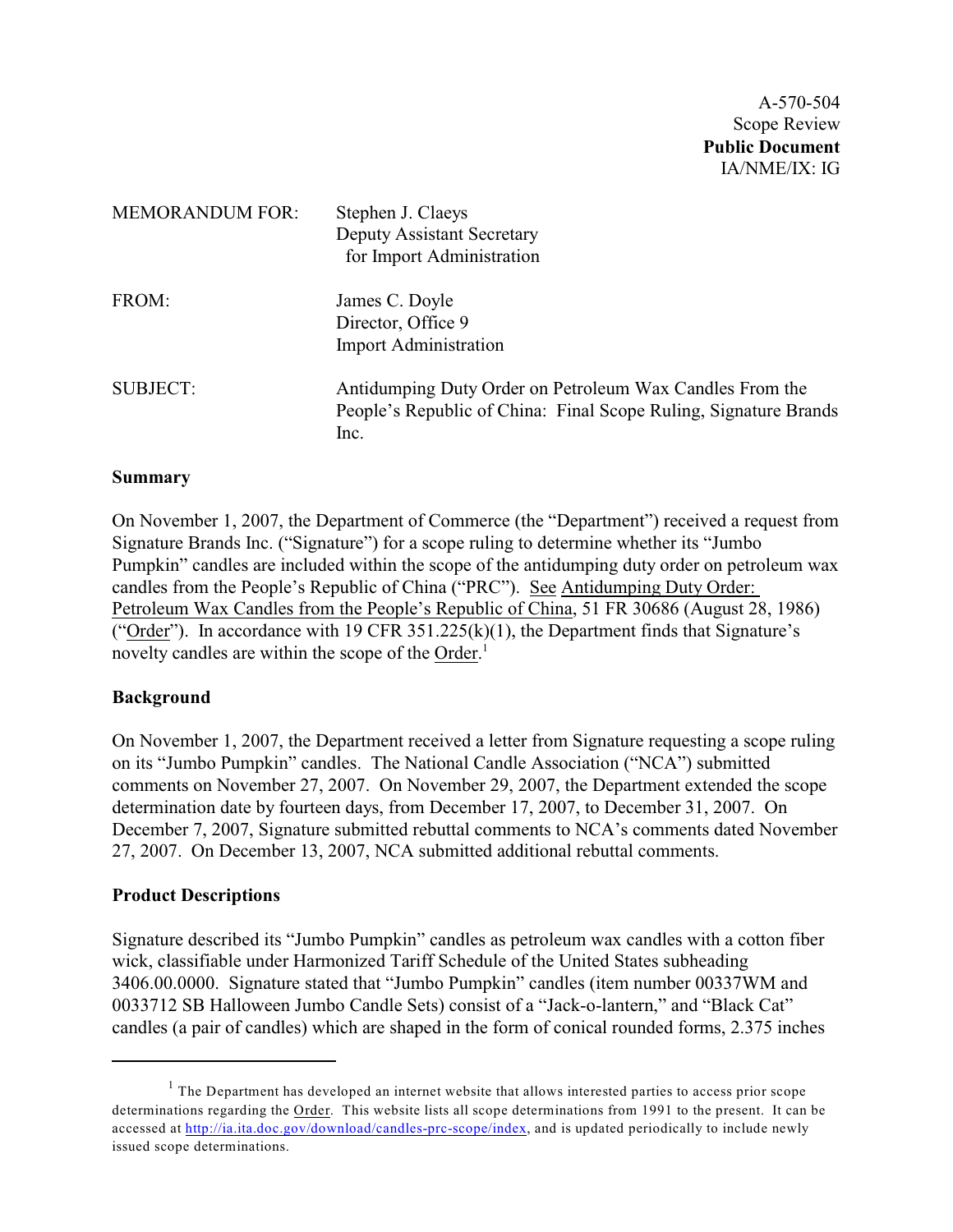in diameter and 0.875 inches in height. See Signature's scope request dated November 1, 2007, at 2. These candles have a little silver colored metal container base measuring approximately 3/4 of an inch high. The candles are colored orange and black. Additional features include the shape of a cat painted black raised slightly above the orange-colored candle base and facial features such as eyes and mouth painted black denoting the carved portions of a pumpkin, i.e., jack-olantern. Signature provided samples and pictures of its candles. See id., at 2 and Attachment 1.

### **Signature's Scope Request**

Signature argues that, pursuant to the exception for novelty candles described in a September 21, 1987, Customs Information Exchange instruction sent to the U.S. Customs Service ("Customs Notice"), $<sup>2</sup>$  and prior scope rulings, its "Jumbo Pumpkin" candles are not included within the</sup> scope of the Order because they are novelty candles associated with a specific holiday, Halloween. Specifically, Signature argues that the "Jumbo Pumpkin" candles are specially designed for and limited to use in connection with Halloween; thus, they should be excluded from the scope of the Order under the Customs Notice novelty exclusion.

Additionally, Signature contends that the Department has previously determined that: 1) the colors of orange and black, together, are typically associated with Halloween, and 2) the "jack-olantern" design is only suitable for use during the Halloween season and not generally purchased or used any other time of the year.<sup>3</sup>

Signature noted that the "Jumbo Pumpkin" candles are for use inside a pumpkin to illuminate the image on the candle from within the pumpkin. Additionally, Signature noted that the candles are sold under the "Pumpkin Masters" trademark alongside the "Pumpkin Masters Pumpkin Carving Kit" in the seasonal aisles of retail stores. The "Jumbo Pumpkin" candles are attached to a backing card and packaged in a "Pumpkin Masters" display set.

### **Petitioner's Comments**

NCA contends that Signature's candles are within the scope of the Order because the candles are petroleum wax candles in the shape of a wax-filled container and specifically listed in the scope definition.

 $<sup>2</sup>$  In the Customs Information Exchange referenced by Signature, the Department described a narrowly</sup> limited exception to the scope of the order for so-called "novelty candles," including figurine candles, candles shaped in the form of identifiable objects, and candles specifically designed for and used only in connection with the holiday season. See Customs Information Exchange, CIE N212/85, dated September 21, 1987 ("Customs Notice"). We note the Customs Notice contains the same language concerning the novelty candle exception as an earlier communication between the Department and counsel for a candle importer. See Letter from the Director, Office of Compliance, to the law firm of Burditt, Bowles & Radzius, Ltd., July 13, 1987.

<sup>&</sup>lt;sup>3</sup>See Final Scope Ruling; Antidumping Duty Order on Petroleum Wax Candles From the People's Republic of China (A-570-504); Meijer Distribution, Inc. (December 22, 2003) ("Meijer 2003 Scope Ruling"); see also Final Scope Ruling - Antidumping Duty Order on Petroleum Wax Candles From the People's Republic of China (A-570-504); Meijer, Inc. (October 14, 1999) ("Meijer 1999 Scope Ruling").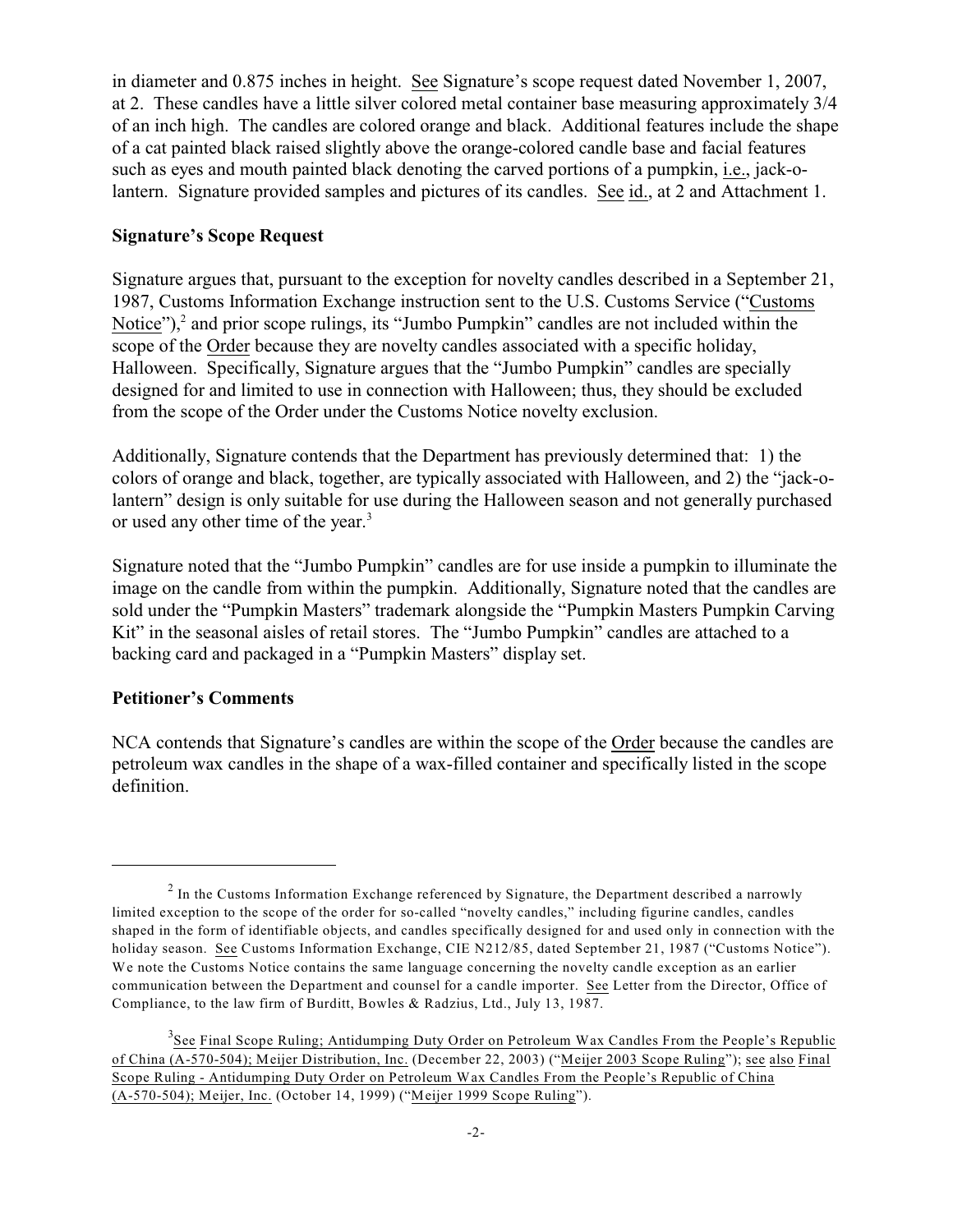Moreover, NCA argues that Signature's candles fall within the scope of the Order because they do not qualify for the limited novelty candle exception. NCA notes that the Department previously ruled that New Spectrum Gift Gallery's Christmas snowmen and Santa tealights were within the scope of the Order.<sup>4</sup> NCA argues that Signature's candles, similar to New Spectrum's candles, are wax-filled containers that fall within the scope of the Order and are not identifiable objects from all sides. Specifically, NCA states that Signature's candles are not recognizable as Halloween candles from a majority of angles. NCA states that the "black cat" and "jack-olantern" are only discernible from the top, while from the side and bottom views, the candles are not discernible as Halloween candles. Moreover, NCA claims that, when lit, the top decoration of the candles will burn off, leaving no decoration at all. Additionally, NCA argues that Signature's contention that their candles are intended to be used inside a pumpkin is irrelevant, as they are tealights within a wax-filled container and included in the scope definition. On December 7, 2007, Signature filed rebuttal comments to NCA's arguments, wherein Signature reiterated that its Jumbo Pumpkin candles possess similar characteristics that were previously found by the Department to justify an out-of-scope determination. Signature argues that the Department determined that several candles were found to be outside the scope of the Order despite the design being only viewable from the top of the candle. See Meijer 2003 Scope Ruling (where the Department found the "Halloween Floating Candles" to be outside the scope of the Order). Additionally, Signature rebutted NCA's claim that the "Jumbo Pumpkin" candles are not identifiable from multiple angles by emphasizing that its novelty exclusion claim is based on the specificity to the Halloween holiday with the association of the black and orange designs rather than subject to the identifiable objects test of the novelty candle exclusion.<sup>5</sup>

### **Legal Framework**

The regulations governing the Department's antidumping scope determinations are found at 19 CFR 351.225. On matters concerning the scope of an antidumping duty order, the Department first examines the descriptions of the merchandise contained in the petition, the initial investigation, and the determinations of the Secretary (including prior scope determinations) and the U.S. International Trade Commission ("ITC"). This determination may take place with or without a formal inquiry. If the Department determines that these descriptions are dispositive of the matter, the Department will issue a final scope ruling as to whether or not the subject merchandise is covered by the order. See 19 CFR  $351.225(k)(1)$ .

Conversely, where the descriptions of the merchandise are *not* dispositive, the Department will consider the five additional factors set forth at 19 CFR 351.225(k)(2). These criteria are: (1) the physical characteristics of the merchandise; (2) the expectations of the ultimate purchasers; (3) the ultimate use of the product; (4) the channels of trade in which the product is sold; and (5) the manner in which the product is advertised and displayed. The determination as to which

<sup>&</sup>lt;sup>4</sup> See Final Scope Ruling; Antidumping Duty Order on Petroleum Wax Candles from the People's Republic of China (A-570-504); New Spectrum Gift Gallery, Inc. (May 10, 2005) ("New Spectrum").

<sup>&</sup>lt;sup>5</sup>See New Spectrum (citing to Final Scope Ruling: Antidumping Duty Order on Petroleum Wax Candles from the People's Republic of China (A-570-504); JCPenney Purchasing Corporation (May 21, 2001)).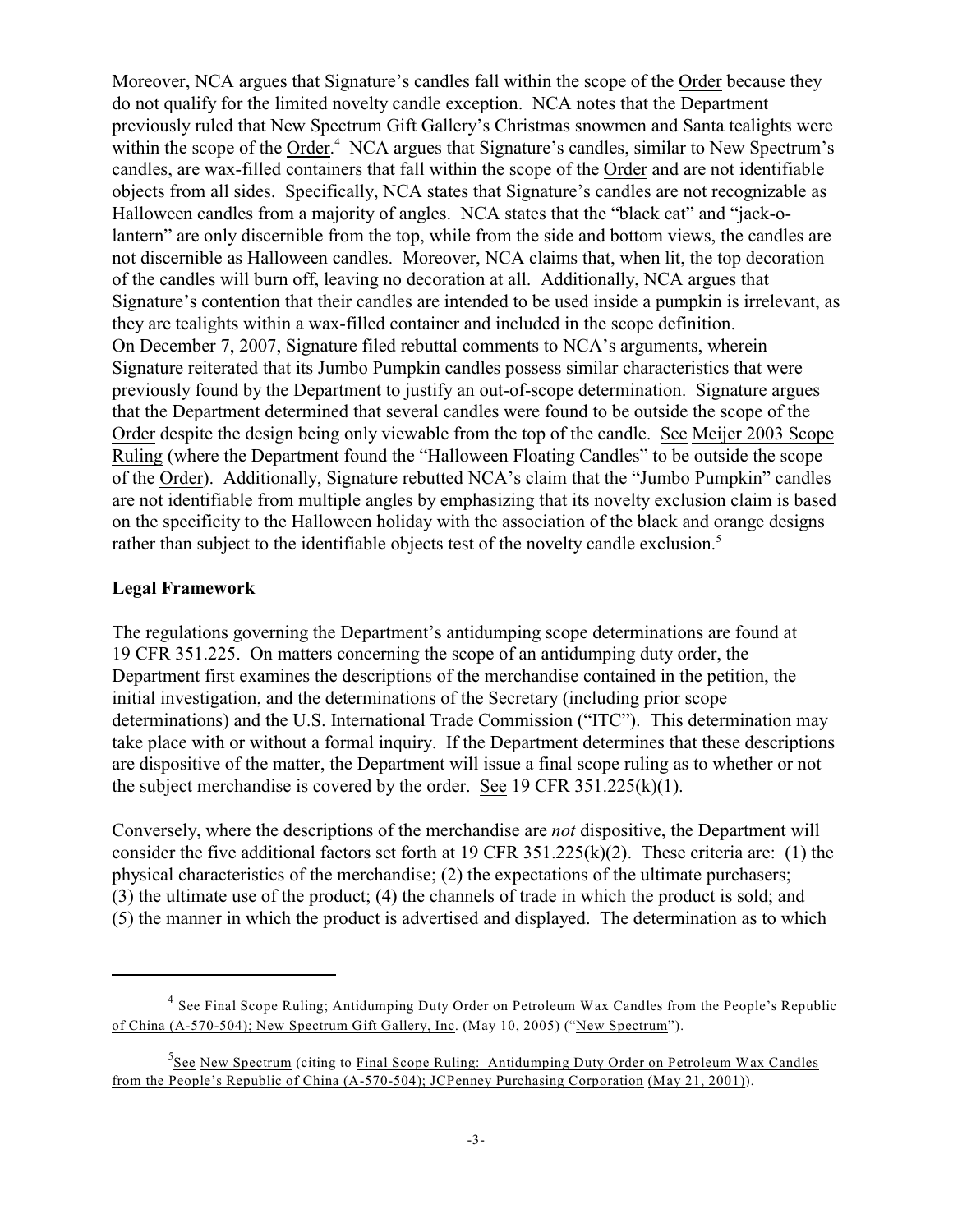analytical framework is most appropriate in any given scope inquiry is made on a case-by-case basis after consideration of all evidence before the Department.

In this case, the Department has evaluated the Signature request in accordance with section 351.225(k)(1) of the Department's regulations and finds that the descriptions of the products contained in the petition, the initial investigation, and the determinations of the Secretary (including prior scope determinations) and the ITC are dispositive with respect to Signature's "Jumbo Pumpkin" candles. Therefore, for these "Jumbo Pumpkin" candles, the Department finds it unnecessary to consider the additional factors provided in section 351.225(k)(2) of the Department's regulations.

Documents and parts thereof from the underlying investigation that the Department deemed relevant to this scope ruling were made part of the record of this determination and are referenced herein. Documents that neither the Department nor the parties placed on the record do not constitute part of the administrative record for this scope determination.

In its Antidumping Petition on Behalf of the National Candle Association, dated September 4, 1985 ("Antidumping Petition"), the NCA requested that the investigation cover:

{c}andles {which} are made from petroleum wax and contain fiber or paper-cored wicks. They are sold in the following shapes: tapers, spirals, and straight-sided dinner candles; rounds, columns, pillars; votives; and various wax-filled containers. These candles may be scented or unscented ... and are generally used by retail consumers in the home or yard for decorative or lighting purposes.

# See Antidumping Petition at 7.

The Department defined the scope of the investigation in its notice of initiation. This scope language carried forward without change through the preliminary and final determinations of sales at less than fair value and the eventual antidumping duty order:

{c}ertain scented or unscented petroleum wax candles made from petroleum wax and having fiber or paper-cored wicks. They are sold in the following shapes: tapers, spirals, and straight-sided dinner candles; rounds, columns, pillars, votives; and various wax-filled containers.

See Petroleum Wax Candles from the People's Republic of China: Initiation of Antidumping Duty Investigation, 50 FR 39743 (September 30, 1985); Petroleum Wax Candles from the People's Republic of China: Preliminary Determination of Sales at Less Than Fair Value, 51 FR 6016 (February 19, 1986); Petroleum Wax Candles from the People's Republic of China: Final Determination of Sales at Less Than Fair Value, 51 FR 25085 (July 10, 1986); and Order. The ITC adopted a similar definition of the "domestic like product" subject to its determinations, noting that the investigations did not include "birthday, birthday numeral and figurine type candles." See Candles from the People's Republic of China: Determination of the Commission in Investigation No. 731-TA-282 (Final), Publication 1888 (August 1986) at 4, note 5, and A-2.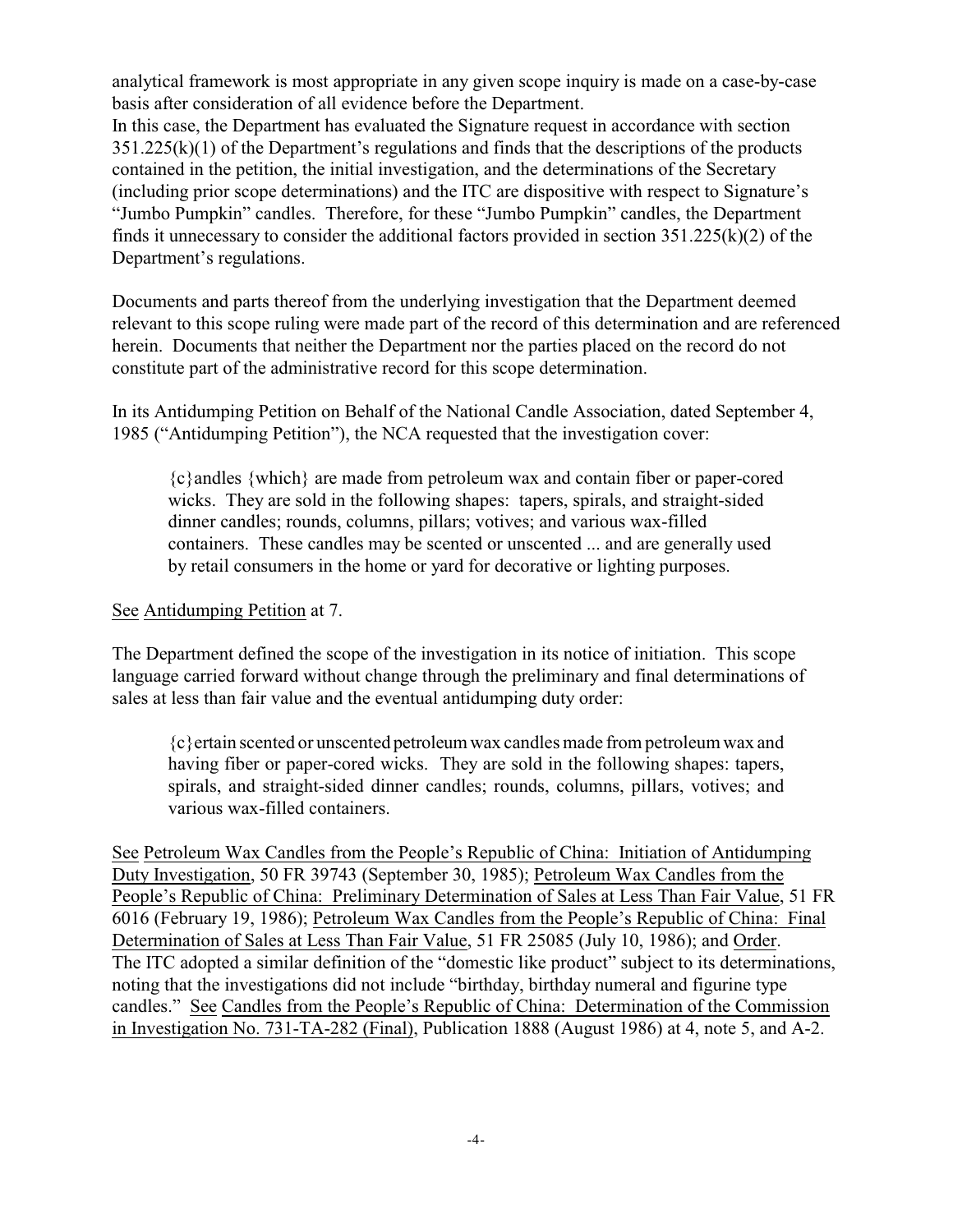Also of relevance to the present scope inquiry are the Department's instructions to the U.S. Customs Service<sup>6</sup> issued in connection with a July 1987 scope determination concerning an exception from the Order for novelty candles, which states:

The Department of Commerce has determined that certain novelty candles, such as Christmas novelty candles, are not within the scope of the antidumping duty order on petroleum-wax candles from the People's Republic of China (PRC). Christmas novelty candles are candles specially designed for use only in connection with the Christmas holiday season. This use is clearly indicated by Christmas scenes and symbols depicted in the candle design. Other novelty candles not within the scope of the order include candles having scenes or symbols of other occasions (e.g., religious holidays or special events) depicted in their designs, figurine candles, and candles shaped in the form of identifiable objects (e.g., animals or numerals).

### See Customs Notice

In November 2001, the Department changed its practice on the issue of candle shapes.See Final Scope Ruling – Antidumping Duty Order on Petroleum Wax Candles From the People's Republic of China (A-570-504); JC Penney Purchasing Corporation, (November 9, 2001) ("JC Penney"). In this ruling, the Department reviewed the text of the scope of the Order, beginning with the text of the first sentence of the scope which covers "{c}ertain scented or unscented petroleum wax candles made from petroleum wax and having fiber or paper-cored wicks." See Order. The Department stated in JC Penney that:

{t}he text following this broad inclusive sentence provides a list of shapes, which list is not modified by any express words of exclusivity. The result of our prior practice of excluding candles of a shape other than those listed was inconsistent with the fact that such candles were 'scented or unscented petroleum wax candles made from petroleum wax and having fiber or paper-cored wicks.'

See JC Penney at 4-5, footnote 1.<sup>7</sup>

Furthermore, in JC Penney, the Department stated that:

We now determine that this practice was incorrect because it had the effect of narrowing the broad coverage of the first sentence of the Order's scope. The list of shapes in the second sentence of the Order's scope does not provide a textual basis for such a narrowing of the coverage of the first sentence of the Order's scope.

 $6$  Now the U.S. Customs and Border Protection Bureau ("CBP").

 $\frac{7}{1}$  See also Final Scope Ruling - Antidumping Duty Order on Petroleum Wax Candles From the People's Republic of China (A-570-504); Endar Corp. (January 11, 2000) ("Endar Ruling") (where the Department found a "dragonfly" candle, in the shape of a rough-hewn stone with a dragonfly carved on top, not within scope because it is of a shape not listed by the scope), and Final Scope Ruling – Antidumping Duty Order on Petroleum Wax Candles From the People's Republic of China (A-570-504); American Drug Stores, Inc*.* (March 16, 1998) (where the Department found a sphere or ball-shaped candle not within scope because it is a shape not listed by the scope).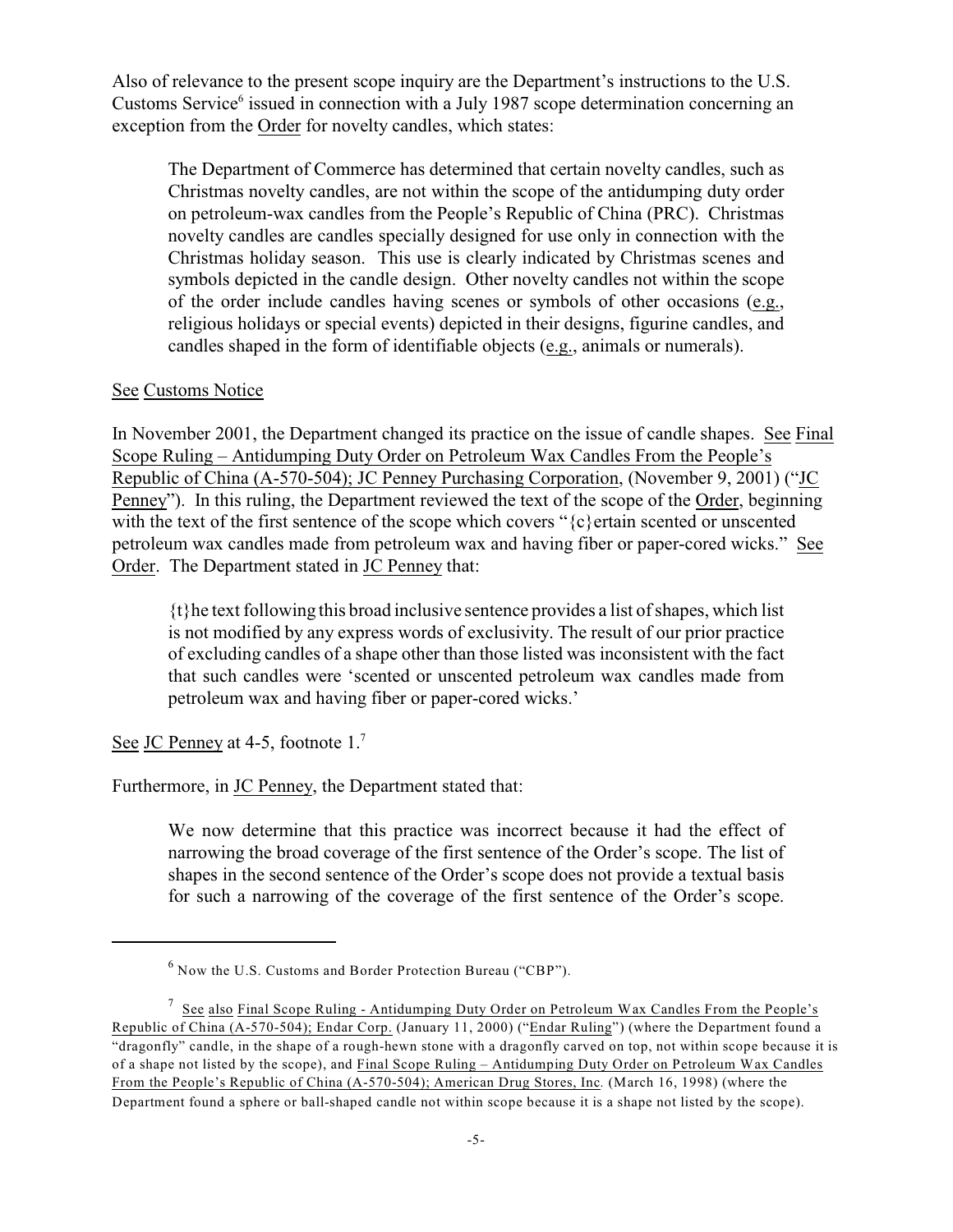Accordingly, in order to give full effect to the first sentence of the inclusive language of the scope, the Department in this and future cases normally will evaluate whether candles of a shape not listed by the inclusive language of the Order's scope are scented or unscented petroleum wax candles made from petroleum wax and having fiber or paper-cored wicks.

# See JC Penney at 5, footnote 1.

This approach of evaluating such candles in light of the entire text of the Order scope is in keeping with the opinion of the Court of International Trade ("CIT"), noting that a better approach in scope rulings is to avoid subjective issues of intent and, instead, look to the petition's language to determine whether the class or kind of merchandise at issue was expressly included. Duferco Steel, Inc. v. United States, 146 F. Supp. 2d 913, 922 (May 29, 2001) ("Duferco Steel"). Such an approach is a departure from past CIT precedent that required the Department to give ample deference to the petitioner's intent when examining a petition's description of the subject merchandise. See*,* e.g., Torrington Co. v. United States, 995 F. Supp. 117, 121 (CIT 1998).

Although the specific scope decision in **Duferco Steel** has been overturned by the United States Court of Appeals of the Federal Circuit ("CAFC") in Duferco Steel, Inc. v. United States, 296 F.3d 1087 (Fed. Cir. 2002) ("Duferco Steel II"), we do not believe that the CAFC's decision undermines the Department's decision in JC Penney. The plain language of the scope of the Order clearly states "{c}ertain scented or unscented petroleum wax candles made from petroleum wax and having fiber or paper-cored wicks . . . sold in the following shapes: tapers, spirals, and straight-sided dinner candles; rounds, columns, pillars, votives; and various wax-filled containers" are included within the scope of the Order*.* Thus, the Order offers a descriptive list of the shapes of candles included within the Order, but, as the courts have recognized, there is no requirement that every single product covered must be identified in the scope. More specifically, the CAFC has stated that "the petitions that led to the issuance of the order did not need to specifically identify the {product} in order to cover  $\{it\}$ ; our precedent, to say nothing of the regulations, makes clear that neither a petition nor an antidumping or countervailing duty order requires that level of specificity."<sup>8</sup> The CAFC further stated "{a}s a matter of law, a petition need not list the entire universe of products . . . in order {for the petition} to cover those products."<sup>9</sup> Thus, as applied to this Order, there is no requirement, nor is it possible, for all the shapes of candles to be listed.<sup>10</sup> In fact, if the list were exhaustive, there would have been no need for the Department to determine whether any other candle that was not explicitly listed as a shape in the scope of the Order is subject to the Order. However, the Department did render the novelty candle exception that offered a narrowly construed exception, leaving all other petroleum wax candles from the PRC covered by the Order.

 $9 \underline{\mathbf{Id}}$ .

 $8$  Novosteel SA v. United States, 284 F.3d 1261, 1264 (Fed. Cir. 2002).

<sup>&</sup>lt;sup>10</sup> See Petroleum Wax Candles from China, USITC Pub. No. 3226 Investigation No. 731-TA-282 (Review) (August 1999) at 18 ("Candles come in a wide variety of shapes and sizes. Major U.S. candle manufacturers reportedly will offer 1,000 to 2,000 varieties of candles in their product lines.").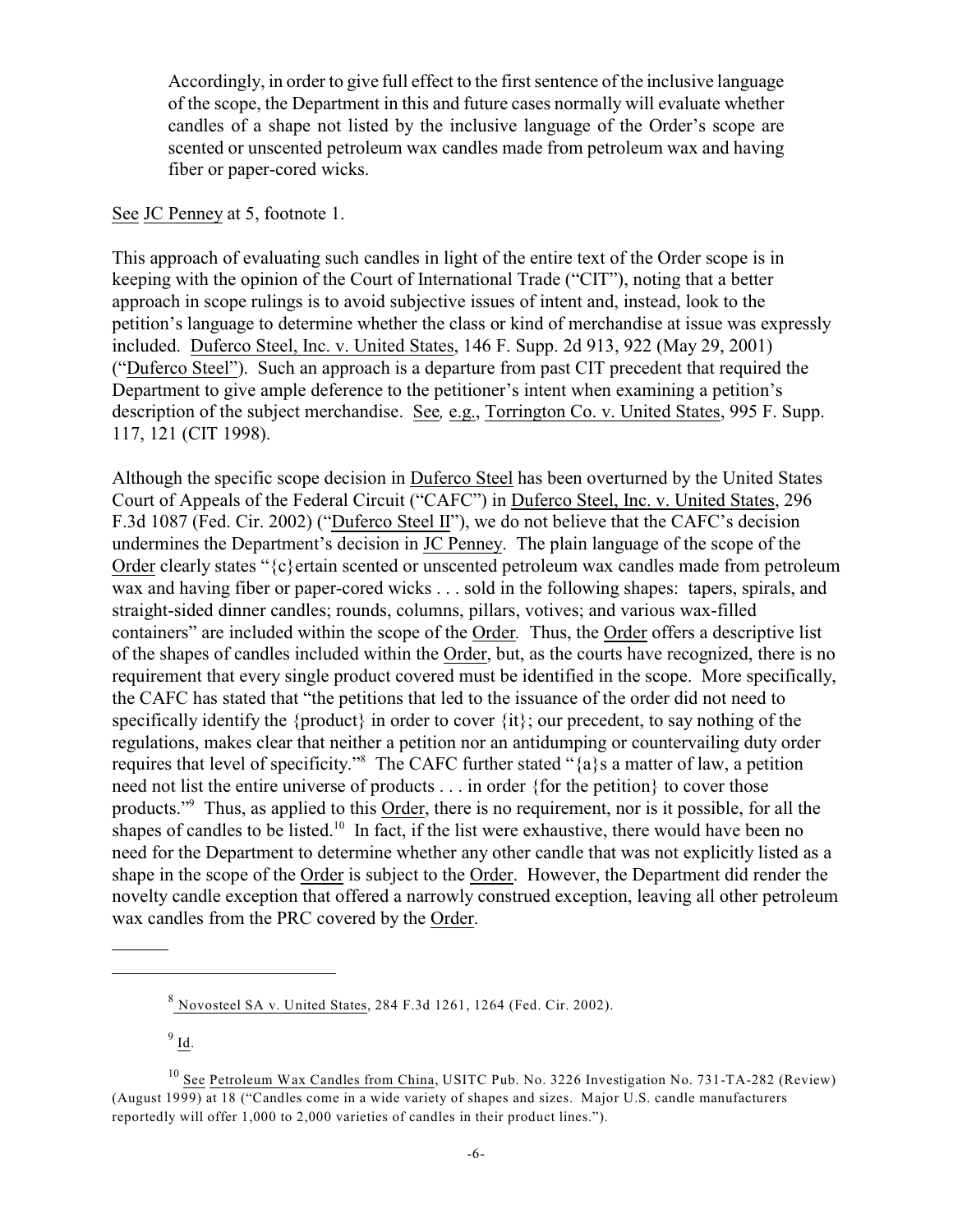If the Department determines that the candle is made from petroleum wax and has a fiber or paper-cored wick, but the candle possesses characteristics set out in the Customs Notice, it will not fall within the scope of the Order. In order for a candle to qualify for this exception, the characteristic which is claimed to render it a novelty candle (i.e., the shape of an identifiable object or a holiday-specific design) should be easily recognizable in order for the candle to merit not being included within the scope of the Order. Specifically, among other determining factors, the Department will examine whether the characteristic is identifiable from most angles and whether or not it is minimally decorative, e.g., small and/or singularly placed on the candle. If the identifiable object or holiday-specific design is not identifiable from most angles, or if the design or characteristic is minimally decorative, the Department may determine that the candle is included within the scope of the Order. See JC Penney; Final Scope Ruling – Antidumping Duty Order on Petroleum Wax Candles From the People's Republic of China (A-570-504); San Francisco Candle Co. (Feb. 12, 2001); and Endar Ruling. If a candle does not possess the characteristics set out in the July 1987 novelty candle exception, and it is a scented or unscented candle having fiber or paper-cored wick, the Department will determine that the candle is within the scope of the Order.

# **Analysis**

We find that Signature's "Jumbo Pumpkin" candles are covered by the scope of the Order. The Department has evaluated Signature's request in accordance with 19 CFR 351.225(k)(1), because the descriptions of the products contained in the petition, the final determinations of the Secretary and the ITC, the initial investigation, and the antidumping duty order are, in fact, dispositive. Consequently, an analysis of the five additional factors set forth at 19 CFR 351.225(k)(2), as requested by Signature, is unnecessary for this scope ruling determination.

Signature cited to the Meijer 1999 Scope Ruling and Meijer 2003 Scope Ruling to argue that its "Jumbo Pumpkin" candles are specifically and solely designed for use during the Halloween season, and thus excluded from the scope of the Order under the novelty exception, as defined in the Customs Notice. In those determinations, the Department stated that: (1) "the shapes of Jack-o-Lanterns, ghosts and witches are only suitable for the specific season of Halloween, and would not generally be purchased or used at any other time of the year;" and (2) "the colors orange and black, together, are typically associated with Halloween. Thus, the Department agrees that the combination of the characteristics of these four candles–the spider/cobweb, black cat, ghost, and witch designs combined with the orange and black colors–results in the candles being specific to Halloween." See Meijer 1999 Scope Ruling at 5 and Meijer 2003 Scope Ruling at 14, respectively.

When determining whether or not a particular product claimed as a "holiday or novelty candle" is within the scope of the antidumping duty order, the Department must first examine whether the shape of the candle is of a shape delineated in the language of the order's scope, i.e., "tapers, spirals, and straight-sided dinner candles; rounds, columns, pillars, votives; and various wax-filled containers." If the candle is in one of these shapes, the Department next considers whether the candle is, in fact, a "holiday novelty candle," i.e., whether the candle is "specifically designed for use only in connection with a religious holiday or special event." See Russ Berrie v. United States, 57 F. Supp. 2d 1184 (CIT 1999).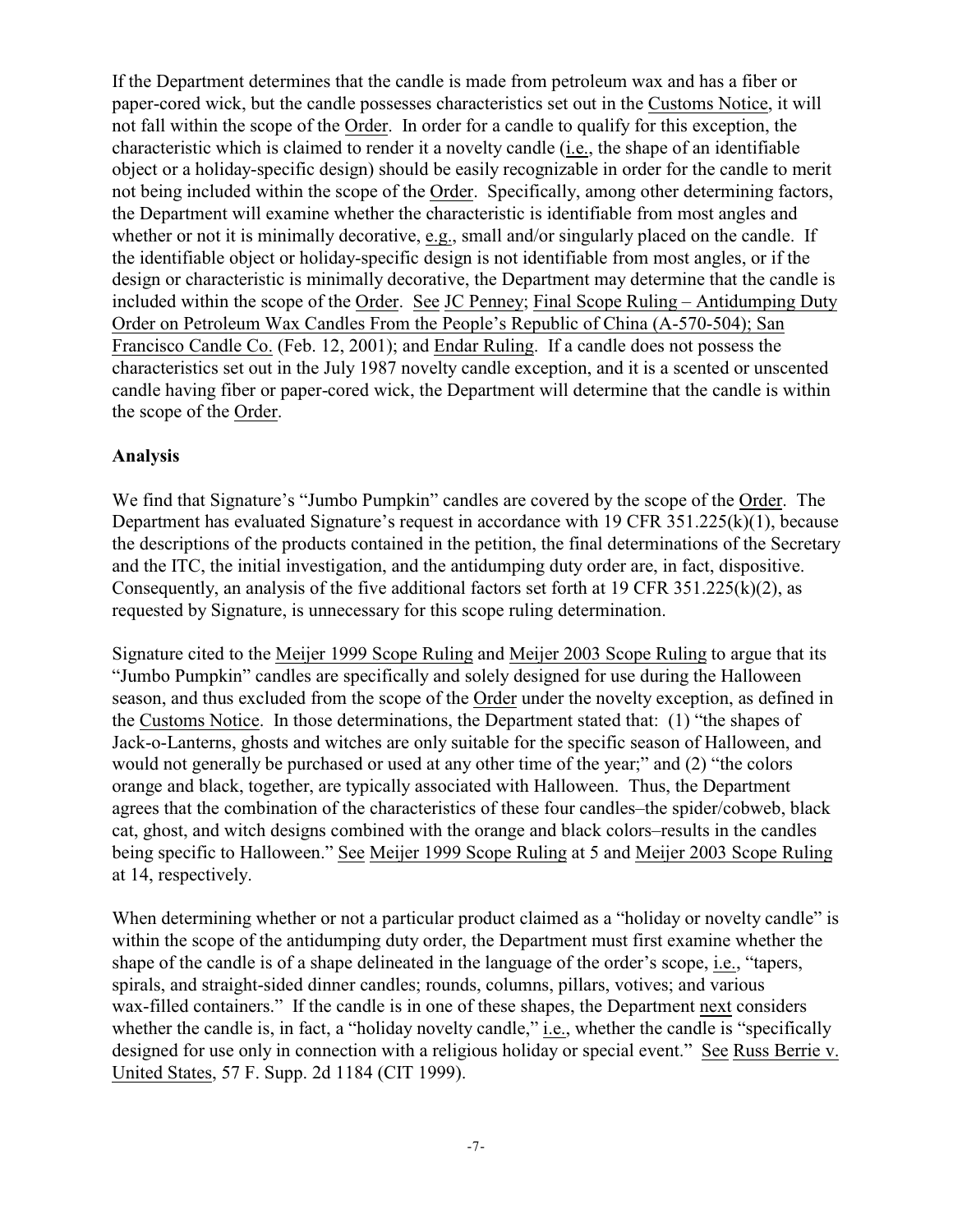First, the Department notes that Signature's "Jumbo Pumpkin" candles are a set of wax-filled containers composed of petroleum wax with raised and painted decoration depicting a jack-olantern face and a black cat. See Signature's request dated November 1, 2007, at 2 and Attachment 1. Wax-filled containers are candles specifically delineated within the scope of the Order. The scope of the Order includes tapers, spirals, straight sided dinner candles, rounds, columns, pillars, and votives and various wax-filled containers. The "Jumbo Pumpkin" candles provided also contain fiber or paper-cored wicks, as described in the scope of the Order. See id.; see also Order. The Department finds that Signature's Jumbo Pumpkin candles are wax-filled containers, which are subject to the Order. Additionally, these are petroleum wax candles. Consequently, these candles are subject to the Order. However, we must also consider the issue of whether Signature's "Jumbo Pumpkin" candles qualify for the novelty exception, as defined in the Customs Notice. Specifically, the Department has previously stated that:

in order for a candle to qualify for this exception, the characteristic which is claimed to render it a novelty candle (i.e., the shape of an identifiable object or a holiday-specific design) should be easily recognizable in order for the candle to merit exclusion from the Order. Specifically, among other determining factors, the Department will examine whether the characteristic is identifiable from most angles and whether or not it is minimally decorative, e.g., small and/or singularly placed on the candle. If the identifiable object or holiday-specific design is not identifiable from most angles, or if the design or characteristic is minimally decorative, the Department may determine that the candle does not qualify for exclusion from the Order under the novelty candle exception.

See Final Scope Ruling: Antidumping Duty Order on Petroleum Wax Candles From the People's Republic of China (A-570-504); San Francisco Candle Company (June 12, 2003) at 9.<sup>11</sup>

In numerous scope determinations, the Department has held that molded decoration applied to the surface of an in-scope candle that is not visible from multiple angles does not qualify it for the novelty candle exception. See e.g., Final Scope Ruling; Antidumping Duty Order on Petroleum Wax Candles from the People's Republic of China (A-570-504); Kohl's Department Stores (August 28, 2006); Final Scope Ruling; Antidumping Duty Order on Petroleum Wax Candles from the People's Republic of China (A-570-504); Coppersmith Inc. on behalf of Specialty Merchandise Corp (January 14, 2005). Additionally, in the same scope ruling identified by Signature to support its claims, the Department also ruled that although "candles which incorporated jack-o-lanterns in their design were specific to the Halloween holiday, in this case, the Department finds that the jack-o-lantern design cut into the petroleum wax container is not identifiable as such from most angles; it is only identifiable when viewed from one angle (the front)." See Meijer 2003 Scope Ruling at 13.

Additionally, in a recent scope ruling, the Department stated that: "Bats," "Pumpkins," and "Ghosts" candles do not posses sufficient details to characterize them as identifiable objects when viewed from multiple angles," despite that requestor's reference to Meijer 1999 Scope

 $11$  See also Final Scope Ruling – Antidumping Duty Order on Petroleum Wax Candles From the People's Republic of China (A-570-504); JCPenney Purchasing Corp. (May 21, 2001); Final Scope Ruling – Antidumping Duty Order on Petroleum Wax Candles From the People's Republic of China (A-570-504) San Francisco Candle Co. (Feb. 12, 2001).